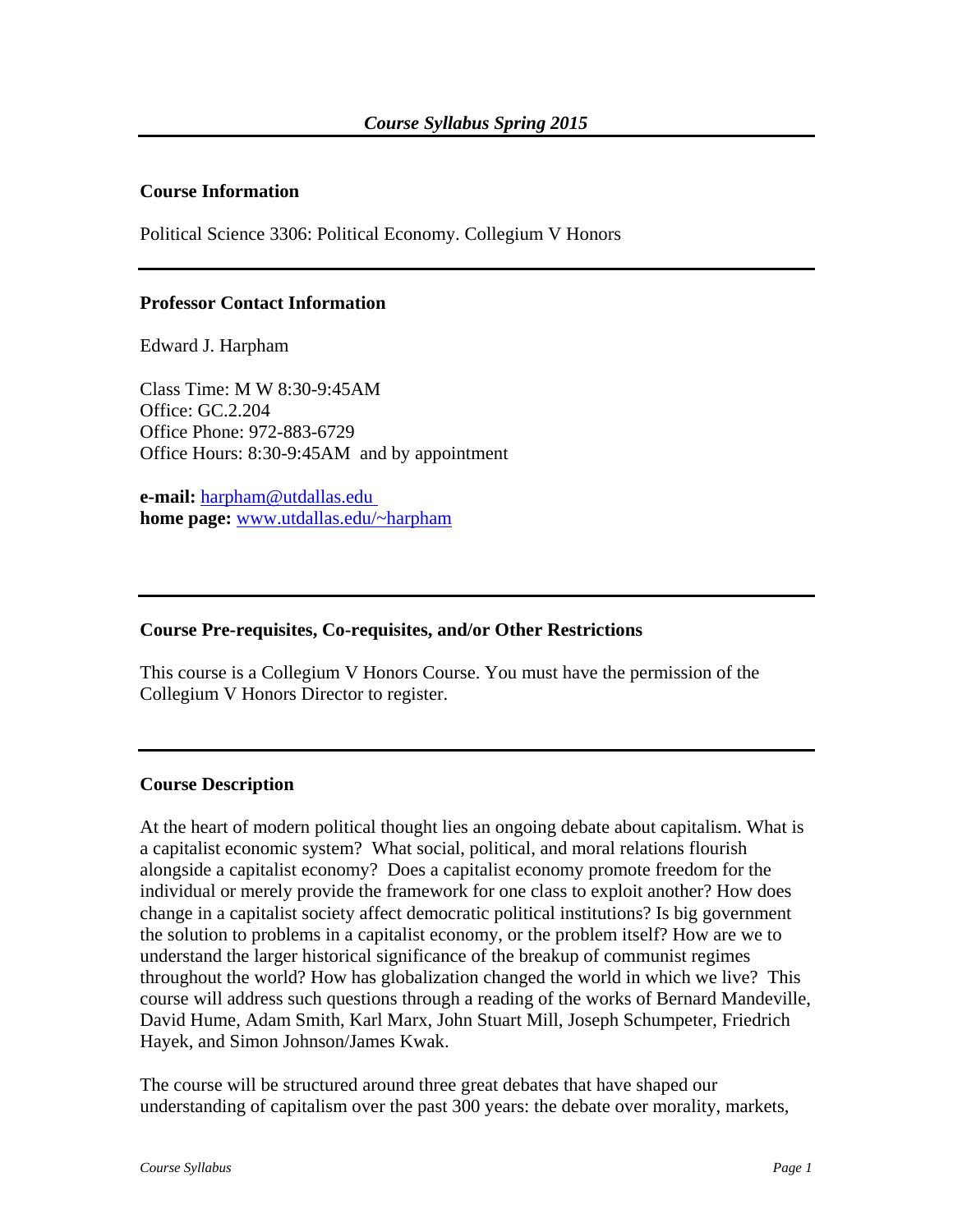and freedom in the eighteenth century, the debate over technology and socialism in the nineteenth and twentieth centuries, and the debate over the economic crisis of 2008-10.

### **Student Learning Objectives/Outcomes**

On completing this course, students will be able to

1) evaluate competing philosophical perspectives on the nature of capitalism and market society

2) understand competing perspectives on the relationship between capitalism and modern democratic political systems

3) describe and understand key issues and theoretical perspectives driving the contemporary debate over the economic crisis of 2008 and its aftermath.

### **Required Textbooks and Materials**

Dr. Harpham strongly recommends that you purchase the following editions of the texts that we will be using in class. There will be a great deal of textual analysis in the course and having a common edition of the text will make life easier for everyone.

Adam Smith *The Wealth of Nations (Liberty Classics)* Adam Smith *The Theory of Moral Sentiments (Liberty Classics)* Karl Marx *Selected Writings* (Hackett edition) Joseph Schumpeter *Capitalism, Socialism, and Democracy* 3rd. ed Friedrich Hayek *Road to Serfdom* Simon John and James Kwak *13 Bankers: The Wall Street Takeover and the Next Financial Meltdown*

#### **Recommended Texts**

Robert Heilbroner's Worldly Philosophers. This book contains excellent introductions to the life and thought of many leading modern economic theorists, including Smith, Marx, and Schumpeter.

**Websites**: The following websites contain a large amount of primary and secondary information relevant to the study of political economy. Students should take their time and explore them.

[Primary Texts in Economic Theory](http://socserv2.socsci.mcmaster.ca/~econ/ugcm/3ll3/index.html) [Stanford Encyclopedia of Philosophy](http://plato.stanford.edu/) [Internet Encyclopedia of Philosophy](http://www.utm.edu/research/iep) [www.econlib.org](http://www.econlib.org/) [History of Economic Thought](http://socserv2.socsci.mcmaster.ca/~econ/ugcm/3ll3/index.html)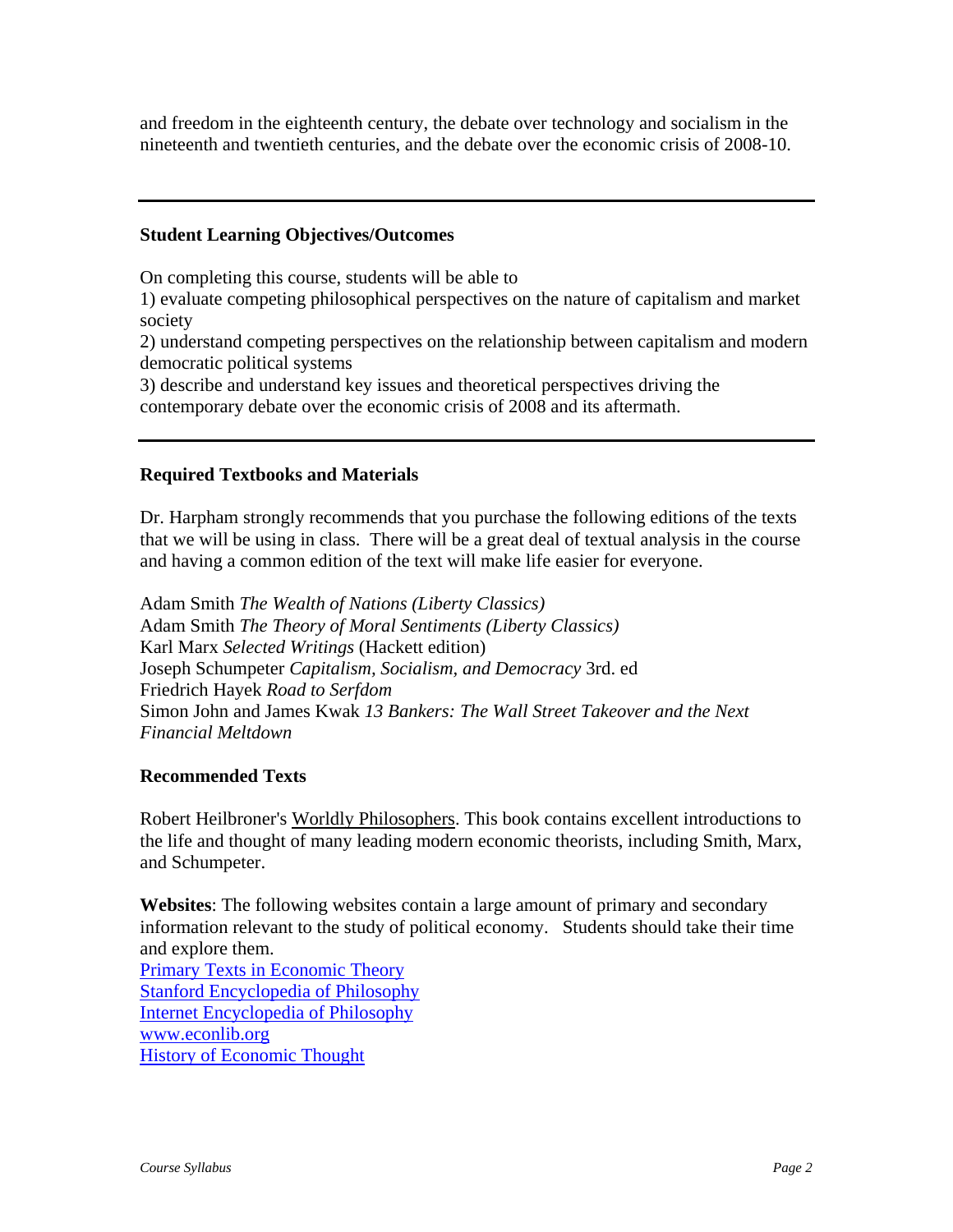**Assignments & Academic Calendar**

# **Overview of the Course**

**January 12:**

# **Political Theory and Capitalism**

**January 14:**

## **Morality, Self-Interest and Market Society**



### **Mandeville's Paradox**

READ: *The Fable of the Bees* (poem only). text of poem[:](http://www.xs4all.nl/~maartens/philosophy/mandeville/fable_of_bees.html) [www.xs4all.nl/~maartens/philosophy/mandeville/fable\\_of\\_bees.html](http://www.xs4all.nl/~maartens/philosophy/mandeville/fable_of_bees.html)

Websites: [Francis Hutcheson's remarks On Fable of the Bees:](http://socserv2.socsci.mcmaster.ca/~econ/ugcm/3ll3/hutcheson/index.html) http://socserv2.socsci.mcmaster.ca/~econ/ugcm/3ll3/hutcheson/index.html

**January 21:**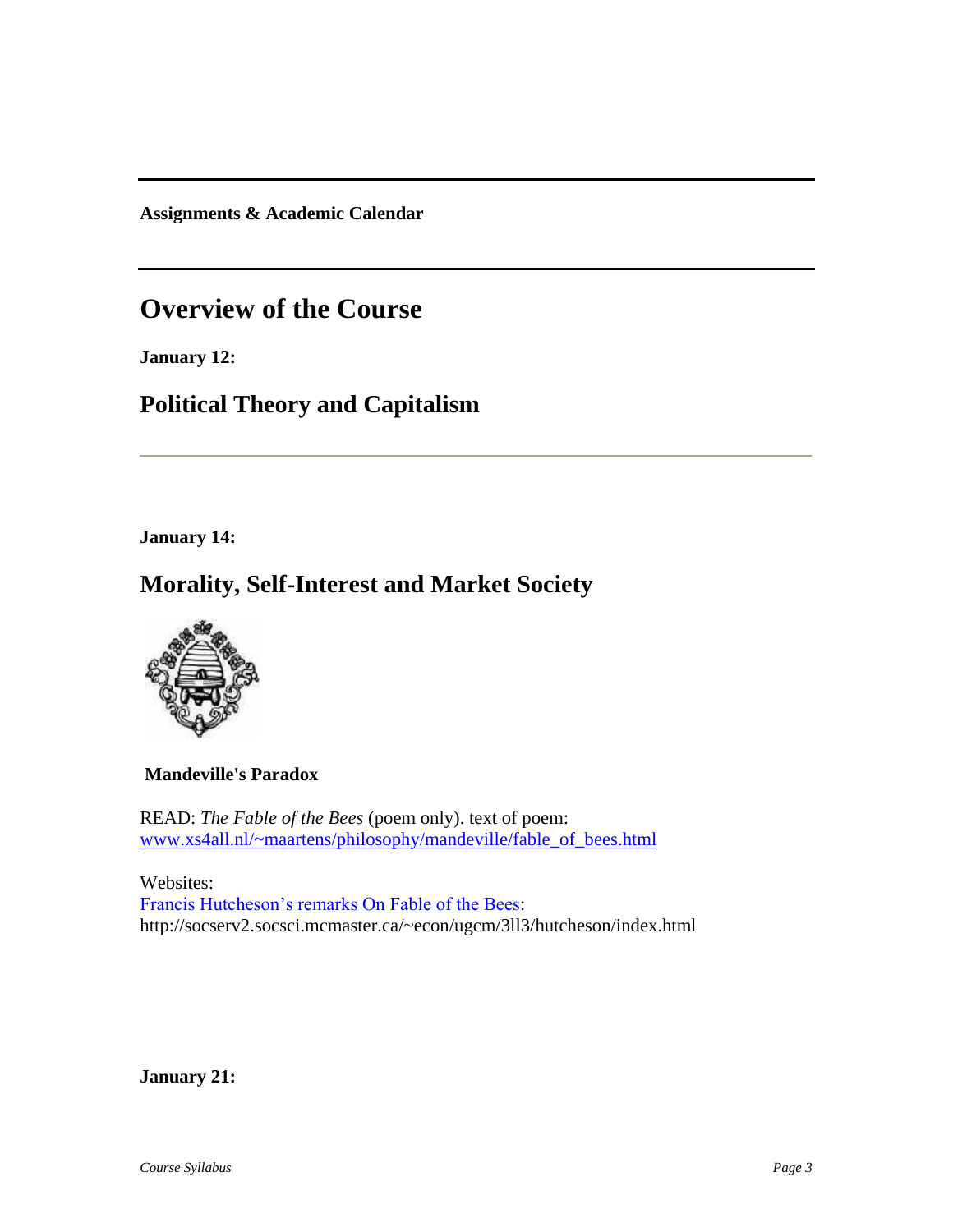### **Hume on Commerce and Liberty**



READ: Hume's "On Commerce." Liberty Fund Edition of Essay: [www.econlib.org/library/LFBooks/Hume/hmMPL.html](http://www.econlib.org/library/LFBooks/Hume/hmMPL.html)

Websites:

Stanford Encyclopedia Entry on Hume:<http://plato.stanford.edu/entries/hume>

**Writing assignment #1 due on February 11: Would Hume agree or disagree with Mandeville's assertion that private vices lead to public benefits? Why or why not. Would Smith agree with Mandeville, Hume or both on this issue? Limit your essay to 4 pages double-spaced, 12 font, reasonable margins.**

**January 26, 28, February 2, 4, 9, 11**

**C) Smith on Commercial Society**



(note: read the pages of Smith's text, not the introduction)

a) The Moral and Philosophical Background READ Smith Theory pp.9-91, 109-13, 156- 70, 179-93, 212-64

b) Economics READ Smith Wealth pp.10-37, 65-116, 276-78, 330- 349, 376-427, 429-35, 687-88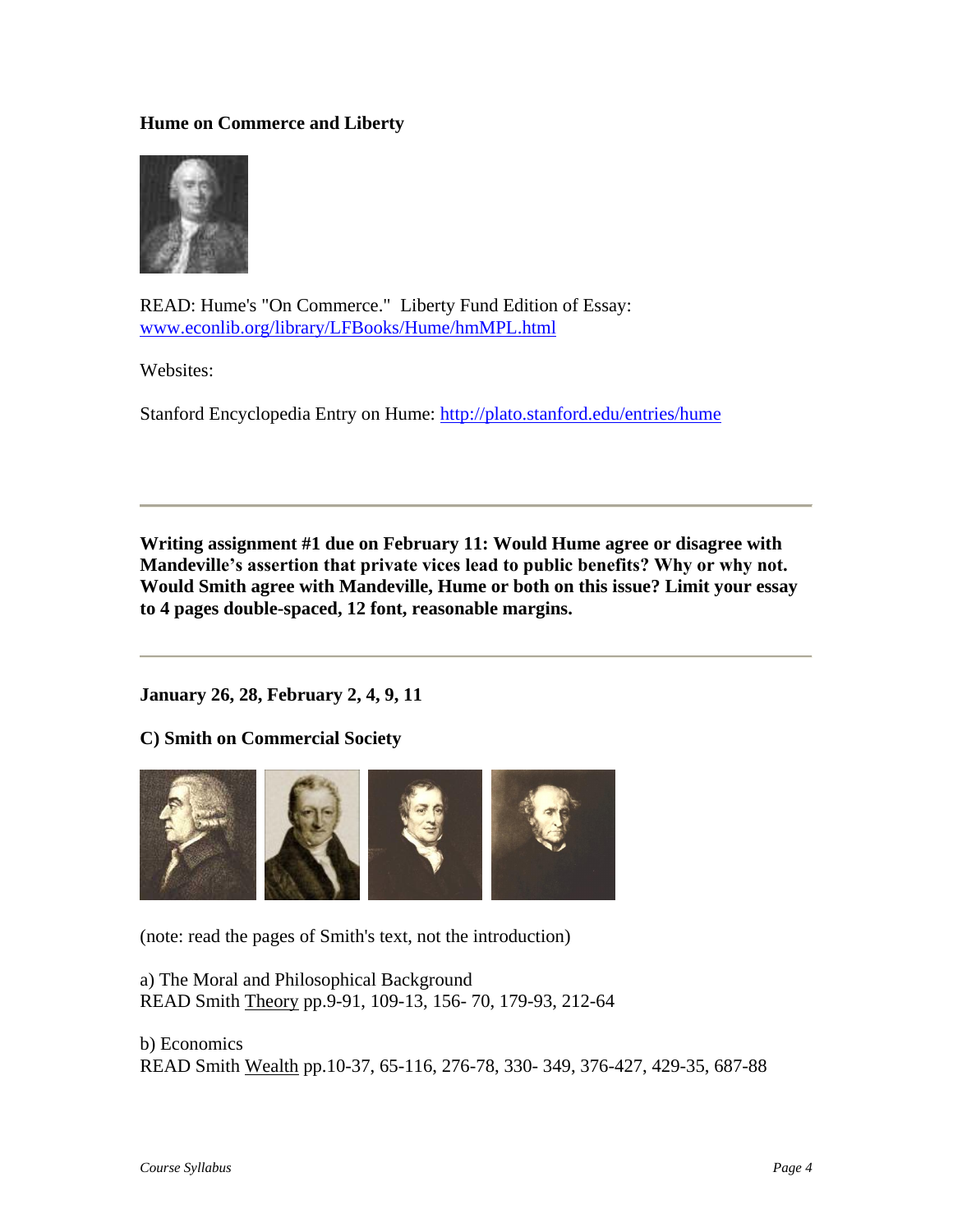c) Politics READ Smith Wealth pp.689-723, 781-88

Websites: [McMaster University Adam Smith Site](http://socserv2.socsci.mcmaster.ca/~econ/ugcm/3ll3/smith/index.html)

# **February 16, 18, 23, 25, March 2**

# **The Marxist Critique of Capitalism**:



a) Philosophy READ Marx pp. 28-39; 56-79; 99-101

b) Historical Materialism READ Marx pp. 209-14; 157-86;

c) Economics READ Marx pp. 216-300

d) Politics READ Marx pp. 316-32

Websites: [Marx-Engels Internet Archive](http://www.marx.org/) www.marxists.org

Stanford Encyclopedia of Philosophy: <http://plato.stanford.edu/entries/marx/>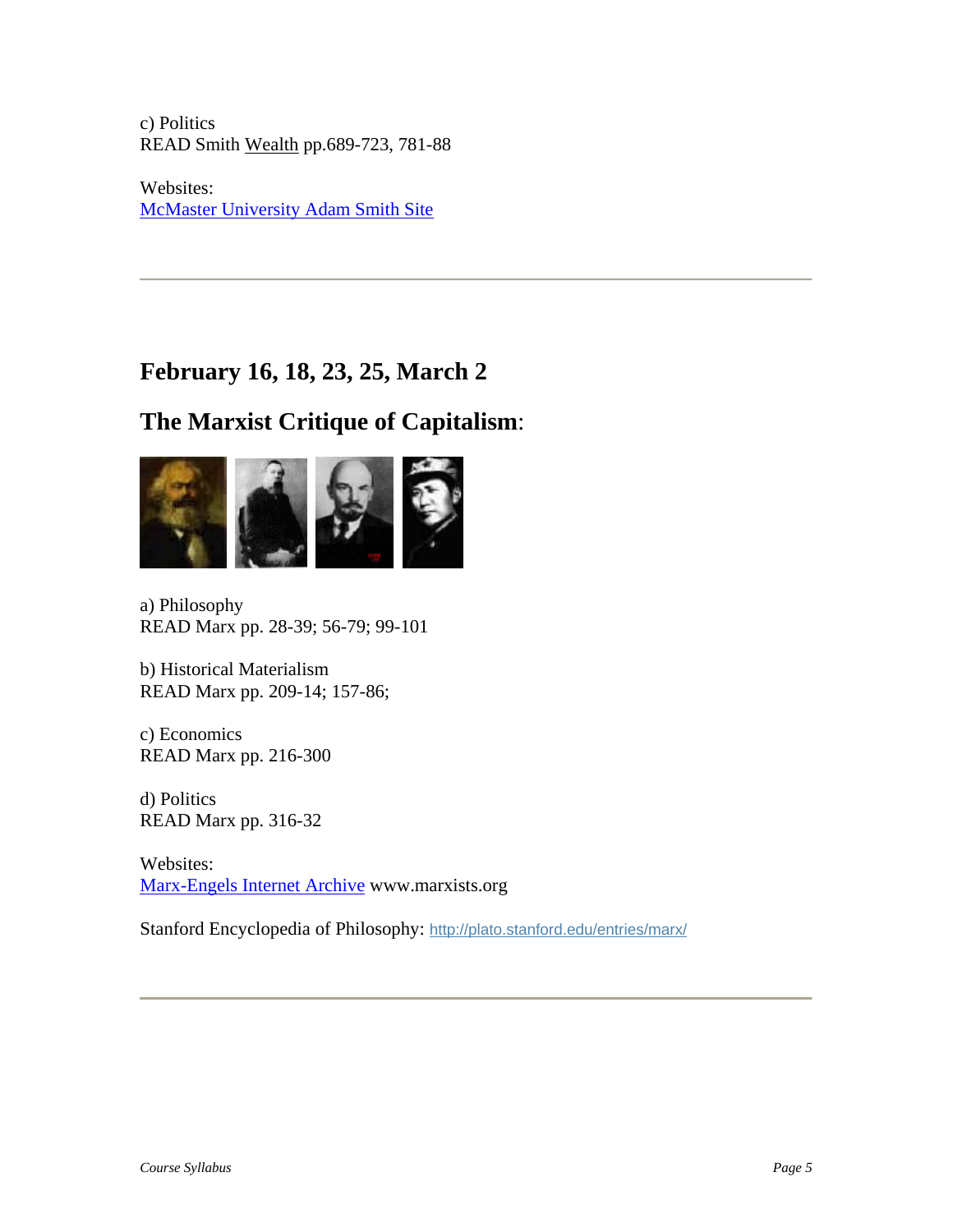### **March 4**

## **The Vision of J.S. Mill**

a) John Stuart Mill: *Principles of Political Economy* Book IV chapters 1, 6, 7 (available on-line)

Websites: <http://www.econlib.org/library/Mill/mlP.html>

Stanford Encyclopedia of Philosophy: <http://plato.stanford.edu/entries/mill/>

# **March 9: Review for exam**

# **IN CLASS EXAM 1: March 11**

**March 18, 23, 25, 30**

# **Technology, Democracy, and the Modern World**



a) Rethinking Capitalism READ Schumpeter Part II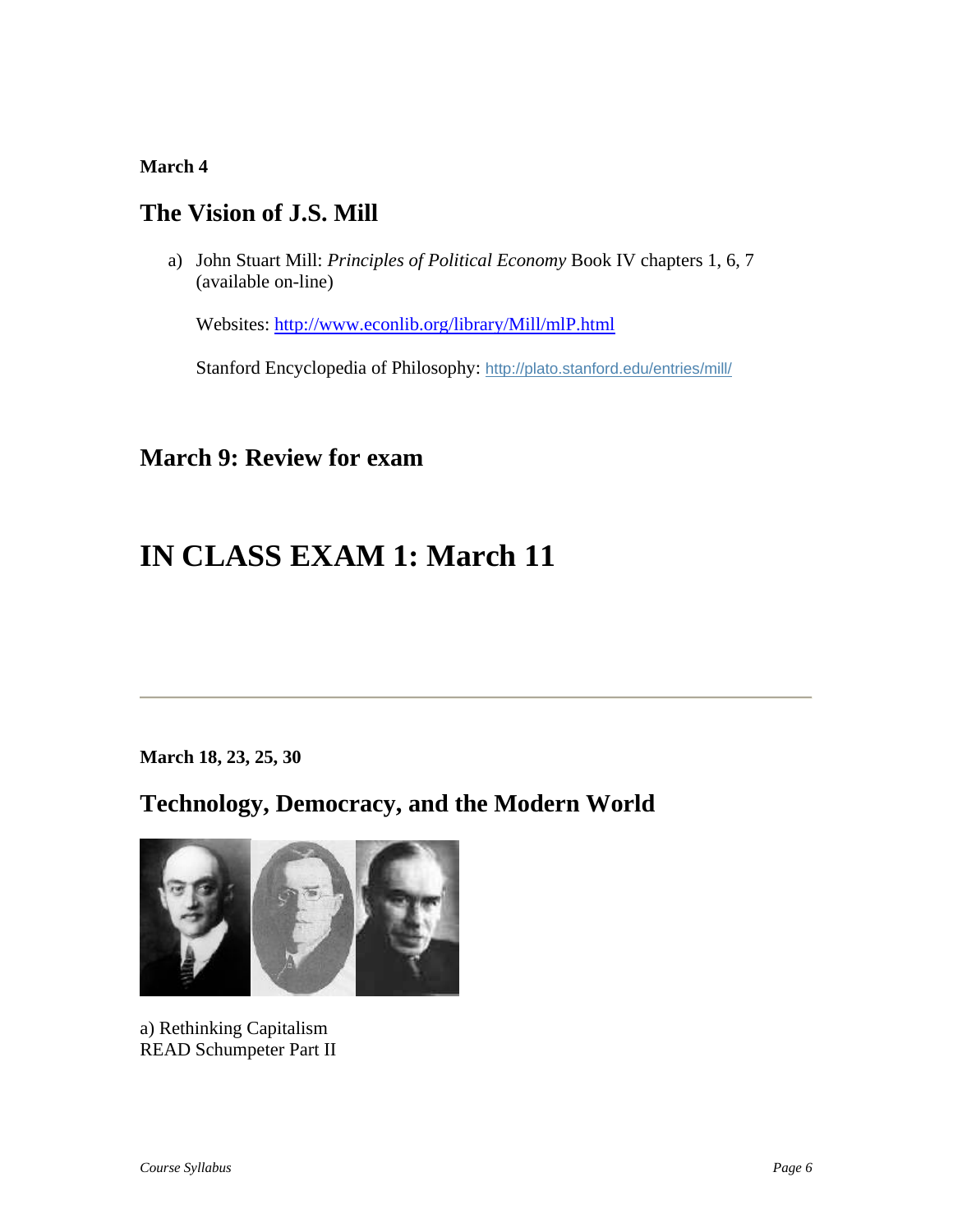b) Rethinking Democracy READ Schumpeter Part IV

**Essay #2 due on November 6: write an essay that either accepts or rejects the following thesis: Schumpeter's theory of capitalism is a logical extension of Marx's view of historical development. Limit your essay to 4 pages double-spaced, 12 font, reasonable margins.**

**April 1, 6, 8, 13**

## **The Revival of Smith and the Critique of the Welfare State**



READ: Hayek End of Serfdom (all)

Websites:

Concise Encyclopedia of Economics: www.econlib.org/library/Enc/bios/Hayek.html

### **April 15, 20, 22**

# **The Economic Crisis of 2008 and the Fate of Capitalist Democracy**